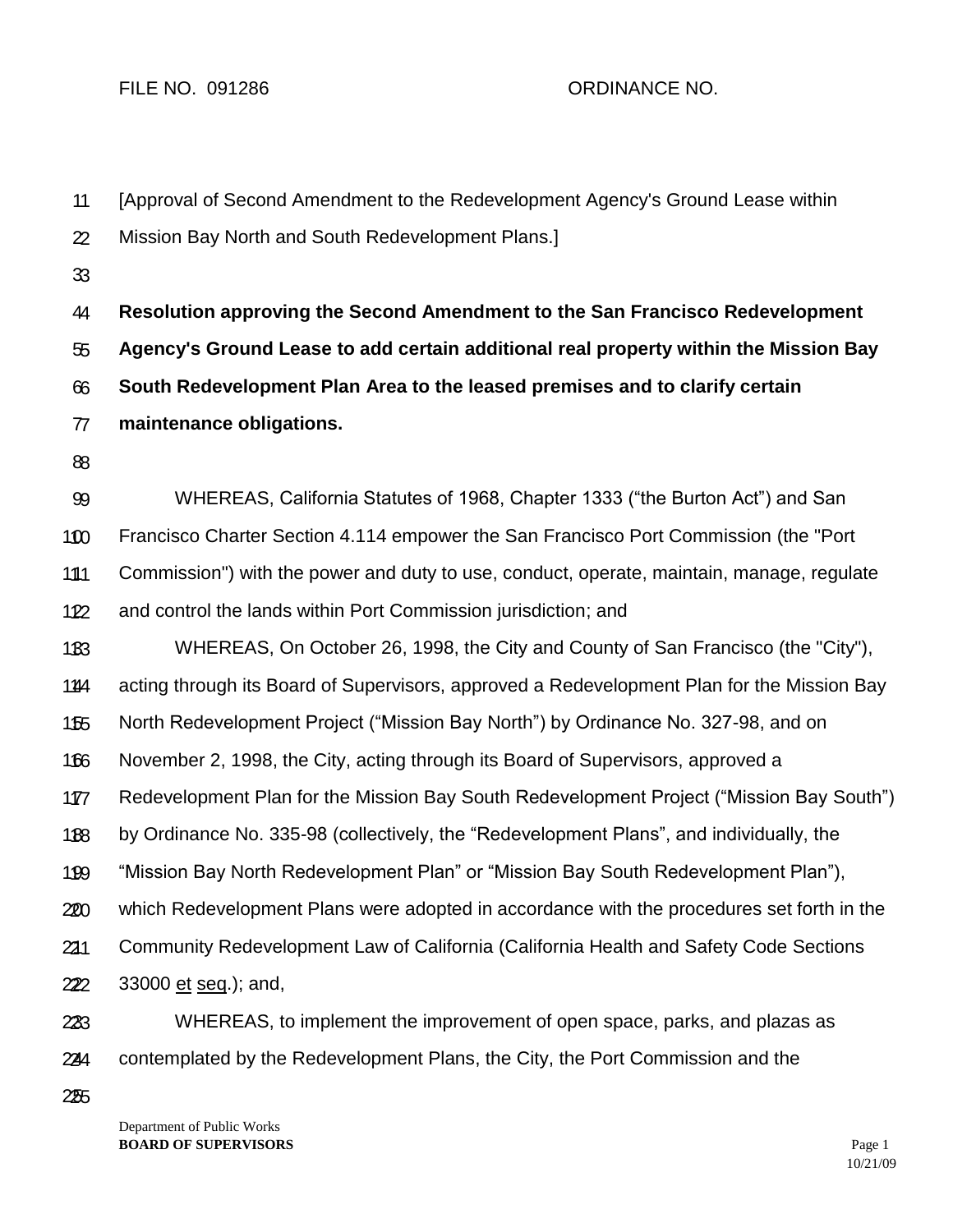1 1 2 2 3 3 4 4 5 5 6 6 7 7 8 8 9 9 10 10 11 11 12 12 13 13 14 14 15 15 16 16 Redevelopment Agency of the City and County of San Francisco (the "Agency") entered into a number of agreements, including a Ground Lease, dated for reference purposes only as of November 16, 2001 and amended by a First Amendment to Agency Ground Lease, dated June 29, 2006 (as so amended, the "Ground Lease"), under which the City and the City acting by and through the Port Commission leased certain open space, parks and plazas in the Mission Bay North Plan Area and the Mission Bay South Plan Area to the Agency; and WHEREAS, On July 19, 1999, the City, the Port Commission, and Catellus Development Corporation entered into an interim lease for portions of the open space (the "Developer Master Lease"); and WHEREAS, The Ground Lease is designed to become effective over the various increments of open space, parks and plazas comprising the Ground Lease premises in phases, following the date that City receives notice that the tenant under the Developer Master Lease elects to terminate the Developer Master Lease with respect to such increment (an "Agency Lease Notice") and on the respective dates that the City, the Port Commission and the Agency initial and date written legal descriptions of the affected increments of the premises and attach such descriptions to the Ground Lease as part of Exhibit B (the "Exhibit B

17 17 Attachment Process"); and

18 18 19 19 WHEREAS, An area in Mission Bay South referred to in Exhibit A to the Ground Lease as "P21" is under the jurisdiction of the Port Commission, and

20 20 21 21 22 22 WHEREAS, In a letter dated April 23, 2002, Catellus provided an Agency Lease Notice in accordance with Section 3.2.1 of the Developer Master Lease, electing to terminate the Developer Master Lease over "P21", as described in such Agency Lease Notice; and,

23 23 24 24 WHEREAS, as contemplated by the Mission Bay South Redevelopment Plan and related documents, a portion of such "P21" area has been improved with a boat trailer parking

25 25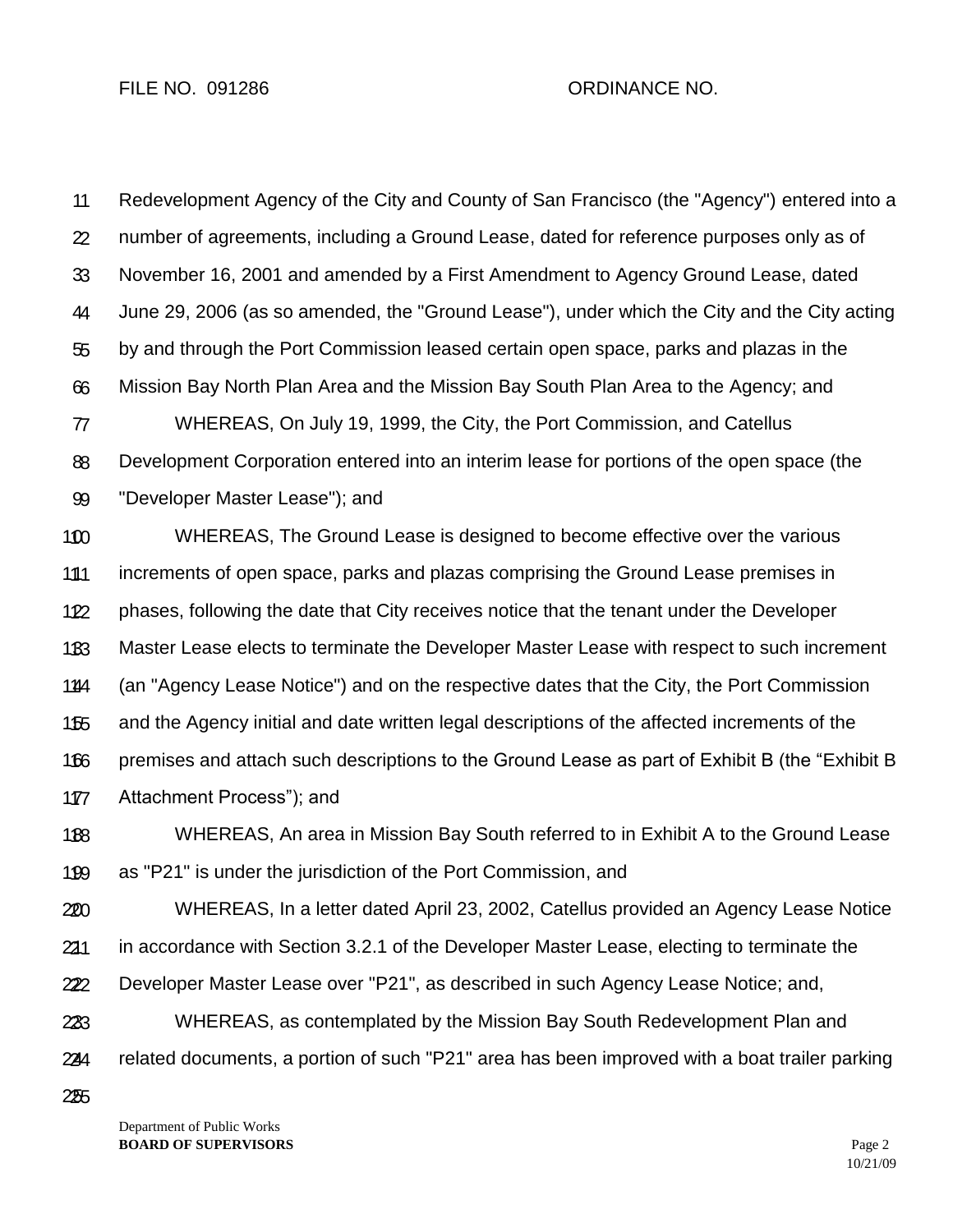1 1 lot (the "Parking Lot") which is used in connection with a nearby boat launch which is under

2 2 the Port's jurisdiction; and

3 3 4 4 5 5 6 6 7 7 8 8 9 9 10 10 11 11 12 12 WHEREAS, For the reasons set forth in the proposed Second Amendment to Ground Lease, a copy of which is on file with the Clerk of the Board of Supervisors in File No. (the "Second Amendment to Ground Lease"), the City, the Port Commission and the Agency have determined that the Parking Lot should remain under the direct control of the Port Commission and not be leased to the Agency under the Ground Lease then subleased or sublicensed back to the Port Commission, and that, consequently, for the purposes of the Ground Lease Park P21 should be comprised of only those portions of "P21" which will be controlled and maintained by the Agency, which areas are depicted as "Park P21- Area 1" and "Park P21 – Area 2" on Exhibit B-4-1 attached to the Second Amendment to Ground Lease, and

13 13 14 14 15 15 16 16 17 17 WHEREAS, On or about May 2008, the Port, the Agency and the City's Department of Public Works reached agreement on the allocation of certain maintenance responsibilities with respect to portions of the premises under the Ground Lease and certain adjacent land and improvements (including sidewalks, seawalls, riprap and trees), as more particularly detailed in the Second Amendment to Ground Lease; and

18 18 19 19 20 20 21 21 22 22 23 23 WHEREAS, the City, the Port Commission and the Agency have determined that the Ground Lease can be amended more effectively for certain parcels, such as the parcel known as Park P21, by means of traditional amendments to the Ground Lease adding descriptions of the affected portions of the premises rather than by the Exhibit B Attachment Process, and all parties presently desire to amend the Ground Lease to allow for such process; and WHEREAS, In a letter dated September 9, 2009, a copy of which is on file with the

24 24 Clerk of the Board of Supervisors in File No.\_\_\_\_\_\_\_ and which letter is incorporated herein

25 25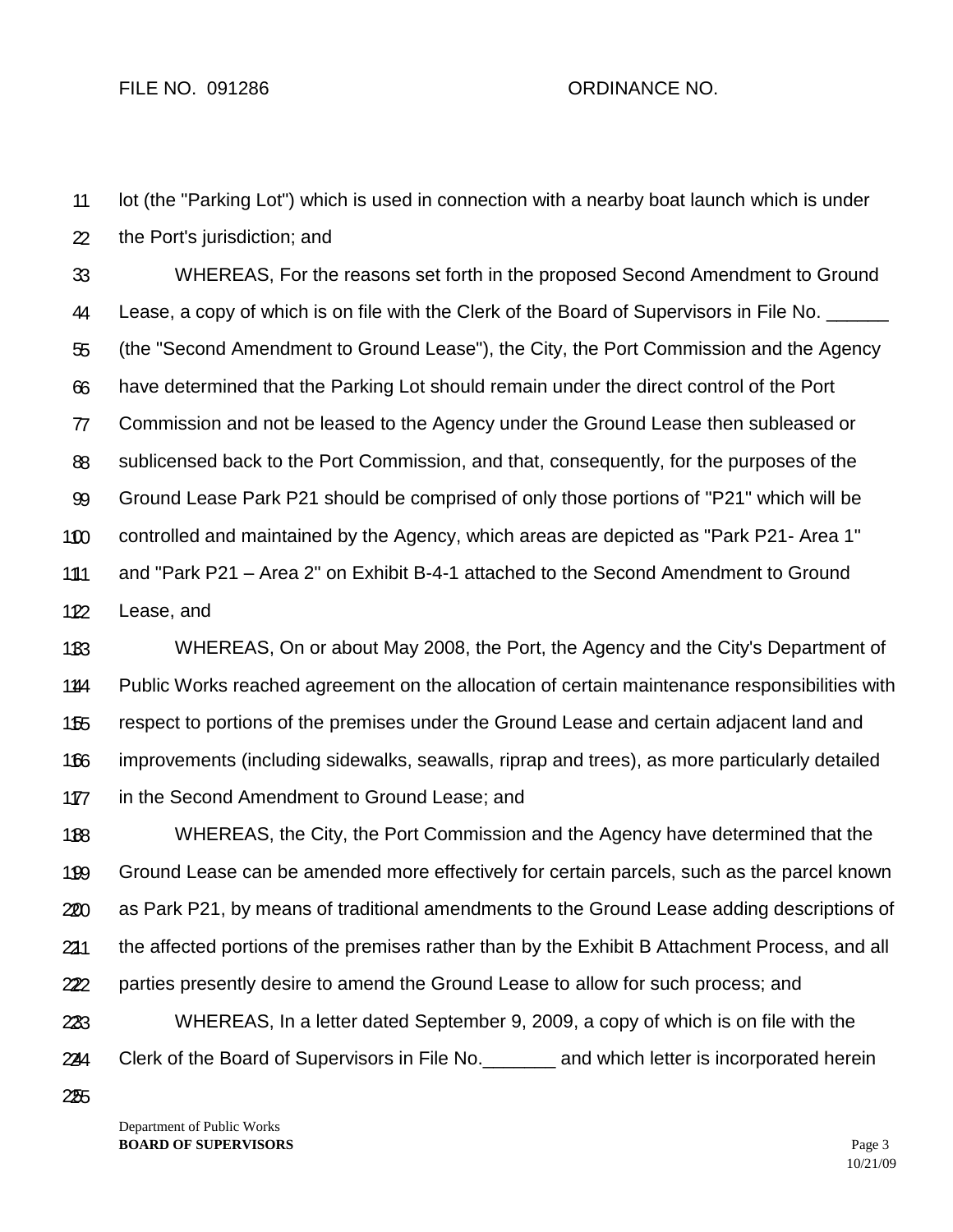1 1 2 2 3 3 4 4 5 5 6 6 7 7 8 8 9 9 10 10 11 11 12 12 13 13 14 14 15 15 16 16 17 17 18 18 19 19 20 20 21 21 22 22 23 23 24 24 by reference as though fully set forth herein, the Executive Director of the Port Commission determined that the Second Amendment to Ground Lease is consistent with the State Public Trust and recommended execution of the Second Amendment to Ground Lease. WHEREAS, The Ground Lease contemplates that the Ground Lease will become effective as to Park P21 following City's receipt of an Agency Lease Notice with respect to such space, which Agency Lease Notice has been received ; and WHEREAS, The Second Amendment to Ground Lease is necessary in order for the Port Commission to effectively operate and maintain the Parking Lot and for the Agency to effectively operate and maintain the facilities with the limits of Mission Bay Park P21, as defined in the Second Amendment to Ground Lease and in order to document the respective maintenance obligations of the Port, the Agency and the City's Department of Public Works; now, therefore, be it RESOLVED, That the Board of Supervisors approves the Second Amendment to Ground Lease; and, be it FURTHER RESOLVED, That, notwithstanding the fact that the Parking Lot will not be added to the Ground Lease, the Parking Lot shall be considered open space under the Mission Bay South Redevelopment Plan; and, be it FURTHER RESOLVED, That the Board of Supervisors authorizes the Executive Director of the Port ("Executive Director") and the City's Director of Property ("Director") to execute the Second Amendment to Ground Lease, in a form approved by the City Attorney, including all exhibits and in substantially the form of the Second Amendment to Ground Lease on file with the Clerk of the Board of Supervisors in File No.  $\qquad \qquad$  ; and, be it FURTHER RESOLVED, That the Board of Supervisors authorizes the Executive Director and Director, in consultation with the City Attorney, to enter into any additions,

25 25